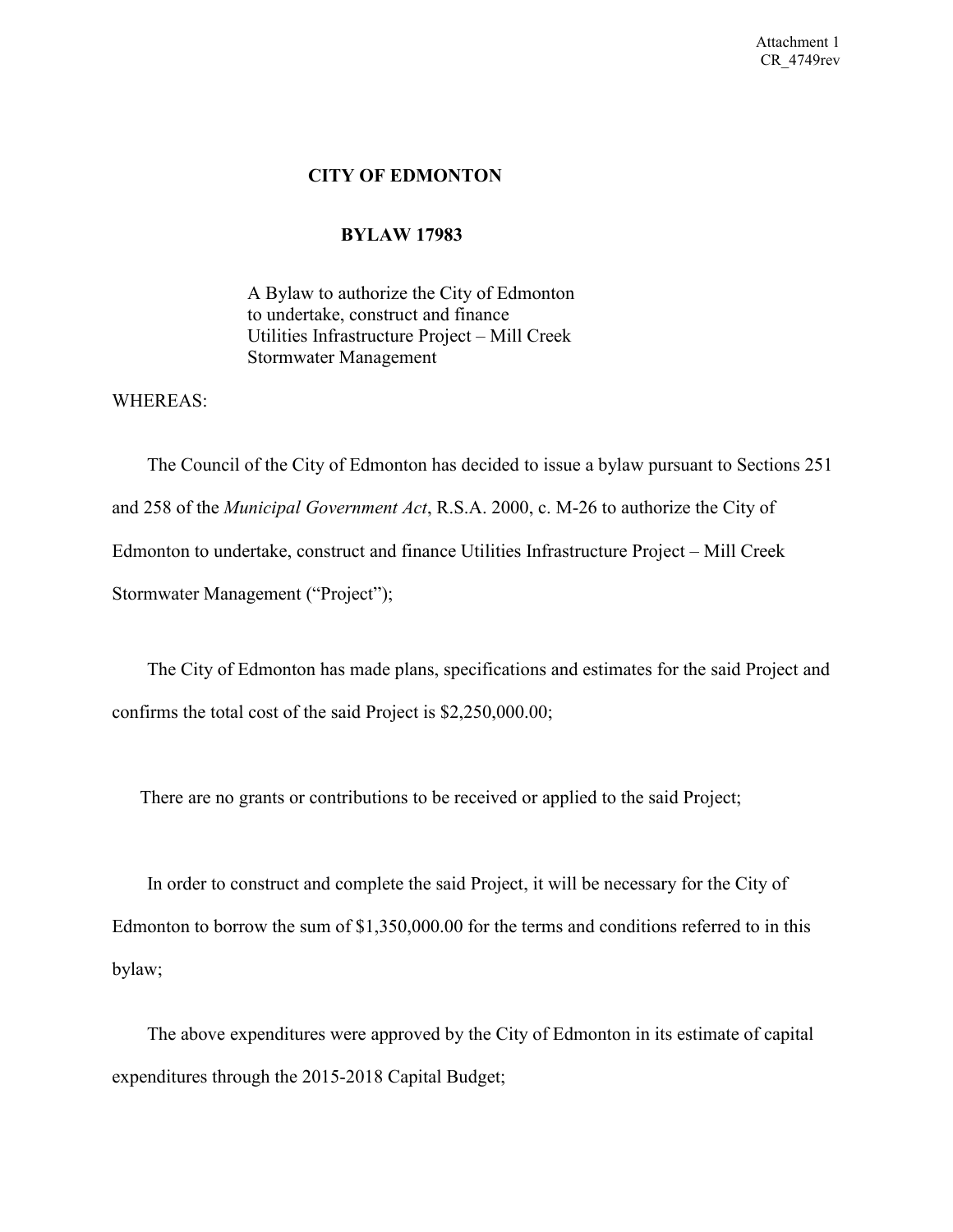The City of Edmonton will repay the indebtedness over a period of up to twenty-five (25) years in semi-annual or annual instalments, with interest not exceeding nine per cent (9%), per annum;

 The amount of the existing debenture debt of the City of Edmonton at December 31, 2016 is \$3,338,949,882.41, as calculated in accordance with the *Debt Limit Regulation*, A.R. 255/2000, as amended, no part of which is in arrears;

The probable lifetime of the said Project is a minimum of twenty-five (25) years;

 All required approvals for the said Project have been obtained and the Project is in compliance with all Acts and Regulations of the Province of Alberta;

 THEREFORE, THE COUNCIL OF THE CITY OF EDMONTON DULY ASSEMBLED ENACTS AS FOLLOWS:

1. That for the purpose of said Project as described in Schedule "A", the sum of \$1,350,000.00 be borrowed by way of debenture on the credit and security of the City of Edmonton at large.

2. The debentures to be issued under this bylaw shall not exceed the sum of \$1,350,000.00, and may be in any denomination not exceeding the amount authorized by this bylaw and shall be dated having regard to the date of the borrowing.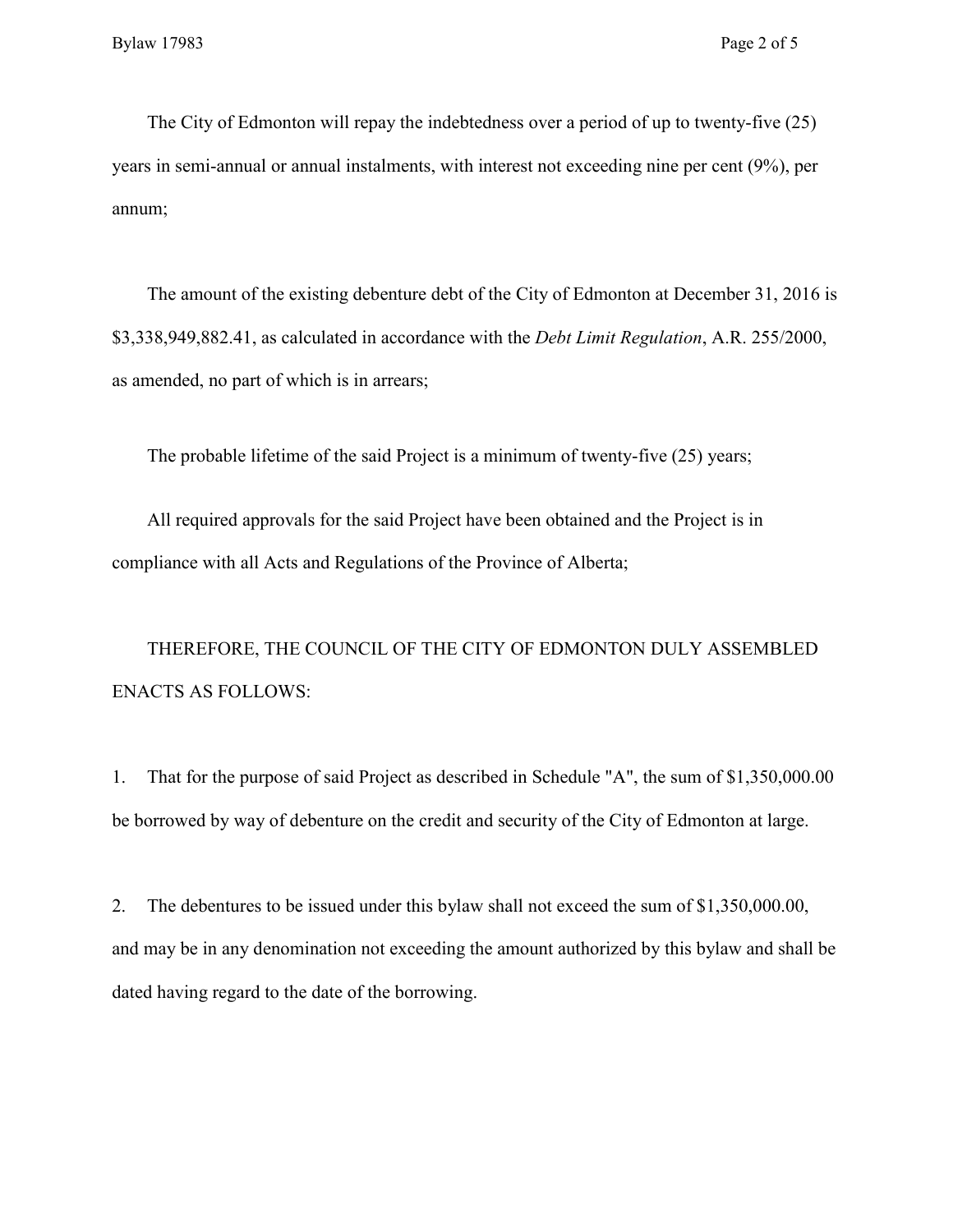3. The debentures shall bear interest during the currency of the debentures, at a rate not exceeding nine per cent (9%) per annum, payable semi-annually or annually.

4. The debentures shall be issued for a period of up to twenty-five (25) years and the City of Edmonton will repay the principal and the interest in semi-annual or annual instalments.

5. For the purpose of this bylaw, the Chief Elected Official (as defined by the *Municipal Government Act*) means the Mayor, and the Chief Administrative Officer (as defined by the *Municipal Government Act*) means the City Manager, of the City of Edmonton. The Mayor and the City Manager shall authorize such bank or financial institution to make payments to the holder of the debentures, on such date and in such amounts as specified in the repayment schedule forming part of each debenture.

6. The debentures shall be signed by the Mayor and the City Manager of the City of Edmonton and the City Manager shall affix thereto the corporate seal of the City of Edmonton to the debentures.

7. There shall be levied and raised in each year of the currency of the debentures a rate or rates, sufficient to pay the principal and interest falling due in such year on such debentures by a rate sufficient therefore on all the taxable property in the City and collectible at the same time and in the same manner as other rates.

8. The indebtedness is contracted on the credit and security of the City of Edmonton at large.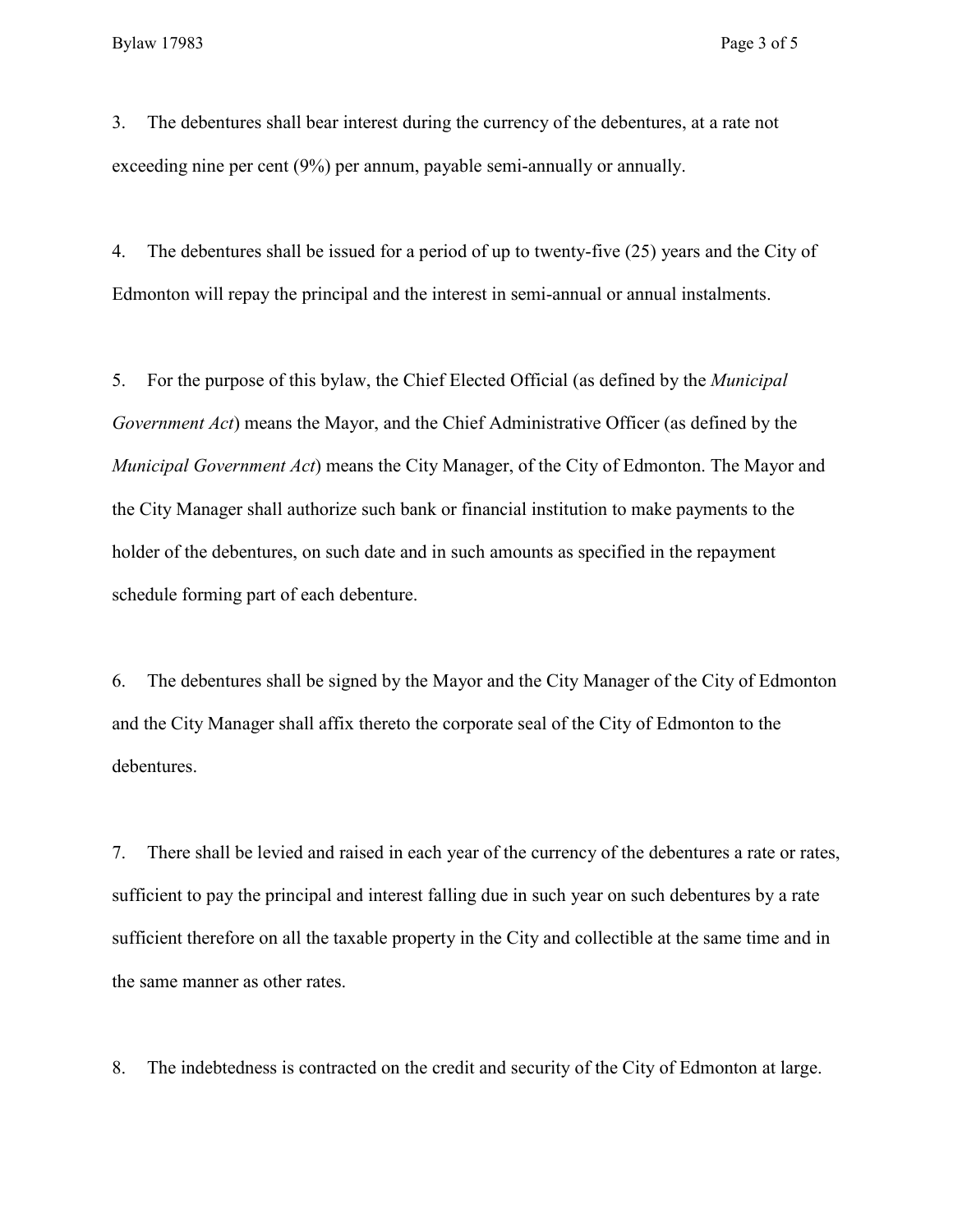9. The net amount realized by the issue and sale of debentures authorized under this bylaw shall be applied only for the purposes for which the indebtedness was created.

10. This bylaw shall take effect on the day of the final passing thereof.

| READ a first time this  | $q^{th}$ | day of | May | 2017; |
|-------------------------|----------|--------|-----|-------|
| READ a second time this |          | day of |     | 2017; |
| READ a third time this  |          | day of |     | 2017; |
| SIGNED AND PASSED this  |          | day of |     | 2017  |

## THE CITY OF EDMONTON

. . . . . . . . . . . . . . . . . . . . . . . . . . . . .

## MAYOR

. . . . . . . . . . . . . . . . . . . . . . . . . . . . .

# CITY CLERK